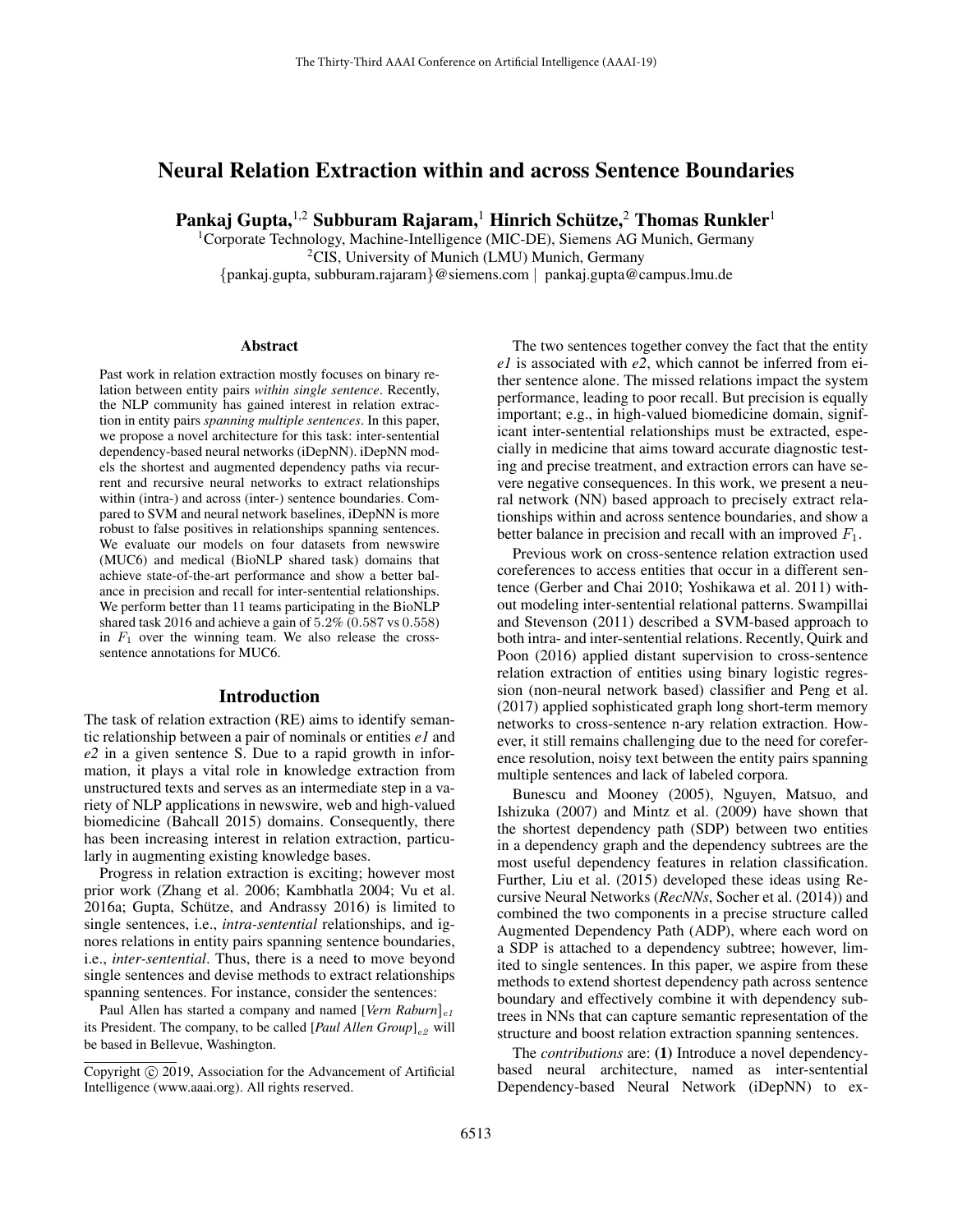

Figure 1: Left: Sentences and their dependency graphs. Right: Inter-sentential Shortest Dependency Path (iSDP) across sentence boundary. Connection between the roots of adjacent sentences by *NEXTS*.

tract relations within and across sentence boundaries by modeling shortest and augmented dependency paths in a combined structure of bidirectional RNNs (biRNNs) and RecNNs. (2) Evaluate different linguistic features on four datasets from newswire and medical domains, and report an improved performance in relations spanning sentence boundary. We show amplified precision due to robustness towards false positives, and a better balance in precision and recall. We perform better than 11 teams participating in in the BioNLP shared task 2016 and achieve a gain of 5.2% (0.587 vs 0.558) in  $F_1$  over the winning team. (3) Release relation annotations for the MUC6 dataset for intra- and inter-sentential relationships. *Code*, *data* and *supplementary* are available at https://github.com/pgcool/ Cross-sentence-Relation-Extraction-iDepNN.

#### Methodology

## Inter-sentential Dependency-Based Neural Networks (iDepNN)

Dependency-based neural networks (DepNN) (Bunescu and Mooney 2005; Liu et al. 2015) have been investigated for relation extraction between entity pairs limited to single sentences, using the dependency information to explore the semantic connection between two entities. In this work, we introduce *iDepNN*, the inter-sentential Dependency-based Neural Network, an NN that models relationships between entity pairs spanning sentences, i.e., inter-sentential within a document. We refer to the iDepNN that only models the shortest dependency path (SDP) spanning sentence boundary as *iDepNN-SDP* and to the iDepNN that models augmented dependency paths (ADPs) as *iDepNN-ADP*; see below. biRNNs (bidirectional RNNs, Schuster and Paliwal (1997)) and RecNNs (recursive NNs, Socher et al. (2012)) are the backbone of iDepNN.

Modeling Inter-sentential Shortest Dependency Path (iDepNN-SDP): We compute the inter-sentential Shortest Dependency Path (iSDP) between entities spanning sentence boundaries for a relation. To do so, we obtain the dependency parse tree for each sentence using the Stanford-CoreNLP dependency parser (Manning et al. 2014). We then use NetworkX (Hagberg, Swart, and S Chult 2008) to represent each token as a node and the dependency relation as a link between the nodes. In the case of multiple sentences,

the root node of the parse tree of a sentence is connected to the root of the subsequent tree, leading to the shortest path from one entity to another across sentences.

Figure 1 (Left) shows dependency graphs for the example sentences where the two entities *e1* and *e2* appear in nearby sentences and exhibit a relationship. Figure 1 (Right) illustrates that the dependency trees of the two adjacent sentences and their roots are connected by *NEXTS* to form an *iSDP*, an inter-Sentential Dependency Path, (highlighted in gray) between the two entities. The shortest path spanning sentence boundary is seen as a sequence of words between two entities. Figure 2 shows how a biRNN (Schuster and Paliwal 1997; Vu et al. 2016b) uses iSDP to detect relation between *e1* and *e2*, positioned one sentence apart.

Modeling Inter-sentential Dependency Subtrees: To effectively represent words on the shortest dependency path within and across sentence boundary, we model dependency subtrees assuming that each word  $w$  can be seen as the word itself and its children on the dependency subtree. The notion of representing words using subtree vectors within the dependency neural network (DepNN) is similar to (Liu et al. 2015); however, our proposed structures are based on iSDPs and ADPs that span sentences.

To represent each word  $w$  on the subtree, its word embedding vector  $\mathbf{x}_w \in \mathcal{R}^d$  and subtree representation  $\mathbf{c}_w \in$  $\mathcal{R}^{d'}$  are concatenated to form its final representation  $\mathbf{p}_w$   $\in$  $\mathcal{R}^{d+d'}$ . We use 200-dimensional pretrained GloVe embeddings (Pennington, Socher, and Manning 2014). The subtree representation of a word is computed through recursive transformations of the representations of its children words. A RecNN is used to construct subtree embedding  $c_w$ , traversing bottom-up from its leaf words to the root for entities spanning sentence boundaries, as shown in Figure 2. For a word which is a leaf node, i.e., it does not have a subtree, we set its subtree representation as  $c_{LEAF}$ . Figure 2 illustrates how subtree-based word representations are constructed via iSDP.

Each word is associated with a dependency relation  $r$ , e.g.,  $r = dobj$ , during the bottom-up construction of the subtree. For each r, a transformation matrix  $\mathbf{W}_r \in \mathcal{R}^{d' \times (d+d')}$ is learned. The subtree embedding is computed as:

$$
\mathbf{c}_w = f\big(\sum_{q \in Children(w)} \mathbf{W}_{R_{(w,q)}} \cdot \mathbf{p}_q + \mathbf{b}\big) \text{ and } \mathbf{p}_q = [\mathbf{x}_q, \mathbf{c}_q]
$$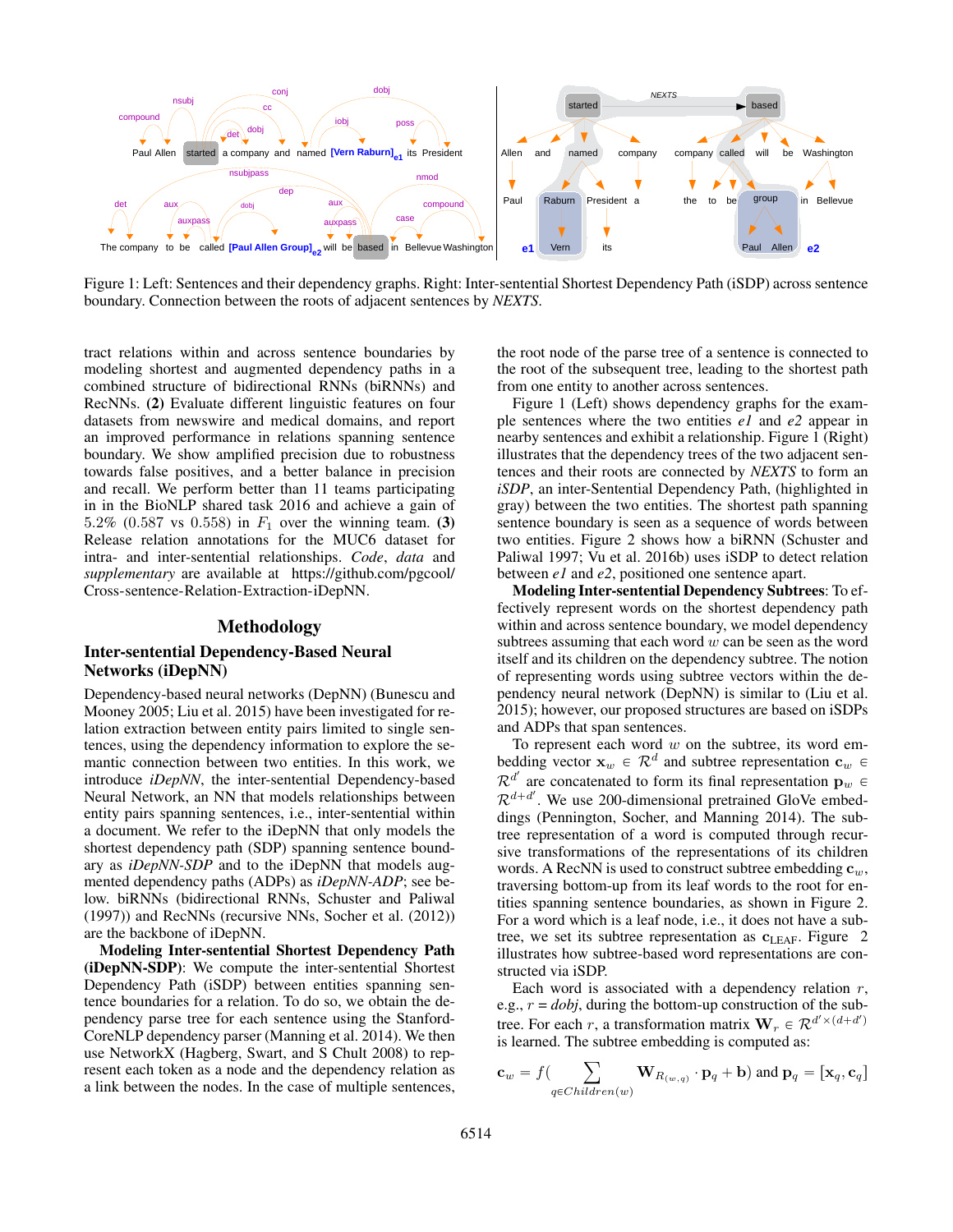

Figure 2: Inter-sentential Dependency-based Neural Network variants: iDepNN-SDP and iDepNN-ADP

where  $R_{(w,q)}$  is the dependency relation between word w and its child word q and  $\mathbf{b} \in \mathcal{R}^{d'}$  is a bias. This process continues recursively up to the root word such as the word "named" on the iSDP in the figure.

Modeling Inter-sentential Augmented Dependency **Path (iDepNN-ADP)**: Following Liu et al. (2015), we combine the two components: iSDP and *dependency subtrees* spanning sentence boundaries to form a combined structure which we name as inter-sentential Augmented Dependency Path (*iDepNN-ADP*). As shown in Figure 2, each word on iSDP is attached to its subtree representation  $c_w$ . An attached subtree enriches each word on the iSDP with additional information about how this word functions in specific sentence to form a more precise structure for classifying relationships within and across sentences.

To capture the semantic representation of *iDepNN-ADP*, we first adopt a RecNN to model the dependency subtrees for each word on the iSDP. Then, we design a biRNN to obtain salient semantic features on the iSDP. The overall structure of *iDepNN-ADP* (Figure 2) is built upon the combination of recursive and recurrent NNs spanning sentences.

Learning: We develop a biRNN over the two structures: iDepNN-SDP and iDepNN-ADP, and pass the last hidden vector  $h_N$  (in the iSDP word sequence, Figure 2) to a softmax layer whose output is the probability distribution y over relation labels R, as  $y = softmax(U \cdot h_N + b_y)$  where  $U \in \mathcal{R}^{R \times H}$  is the weight matrix connecting hidden vector of dimension H to output of dimension R and  $\mathbf{b}_y \in \mathcal{R}^R$  is the bias.  $h_N$  is the last hidden vector of the biRNN.

To compute semantic representation  $h_w$  for each word w on the iSDP, we adopt the *Connectionist biRNN* (Vu et al. 2016a) that combines the forward and backward pass by adding their hidden layers ( $\mathbf{h}_{f_t}$  and  $\mathbf{h}_{b_t}$ ) at each time step

t and also adds a weighted connection to the previous combined hidden layer  $h_{t-1}$  to include all intermediate hidden layers into the final decision.

$$
\mathbf{h}_{f_t} = f(\mathbf{V} \cdot \mathbf{i}_t + \mathbf{W} \cdot \mathbf{h}_{f_{t-1}})
$$

$$
\mathbf{h}_{b_t} = f(\mathbf{V} \cdot \mathbf{i}_{N-t+1} + \mathbf{W} \cdot \mathbf{h}_{b_{t+1}})
$$

$$
\mathbf{h}_t = f(\mathbf{h}_{f_t} + \mathbf{h}_{b_t} + \mathbf{W} \cdot \mathbf{h}_{t-1})
$$

where  $\mathbf{V} \in \mathcal{R}^{H \times |\mathbf{i}|}$ , N is the total number of words on iSDP and  $\mathbf{i}_t$  the input vector at t, defined by:

iDepNN-SDP :  $\mathbf{i}_t = [\mathbf{x}_t, \mathbf{L}_t]$  iDepNN-ADP :  $\mathbf{i}_t = [\mathbf{p}_t, \mathbf{L}_t]$ 

where  $L_t$  are lexical level features (e.g., part-of-speech tag, position indicators, entity types) for each word at  $t$ . Observe, in order to minimize the number of parameters, we share the same weight matrix W in three parts: forward pass, backward pass and combination of both. The optimization objective is to minimize the cross-entropy error between the ground-truth label and softmax output. The parameters are learned using backpropagation (Werbos 1990).

Key Features: The features focus on characteristics of the full sentence, dependency path or individual entities. The various features used in our experiments are: (1) *Position-Indicator* (PI): A one-hot vector for SVM which indicates the position of the entity in the vocabulary. Four additional words ( $\langle e_1 \rangle$ ,  $\langle e_1 \rangle$ ,  $\langle e_2 \rangle$ ,  $\langle e_2 \rangle$ ) to mark start and end of entity mentions *e1* and *e2*, used in NNs. See details about PI in Gupta (2015). (2) *Entity Types* (ET): A one-hot vector to represent the entity type in SVM and embedding vectors in NNs. (3) *Part-of-speech* (POS): A bag-of-words (BoW) in SVM and embedding vector for each POS type in NNs. (4) *Dependency*: In SVM, the specific edge types in the dependency path are captured with a BoW vector, similar to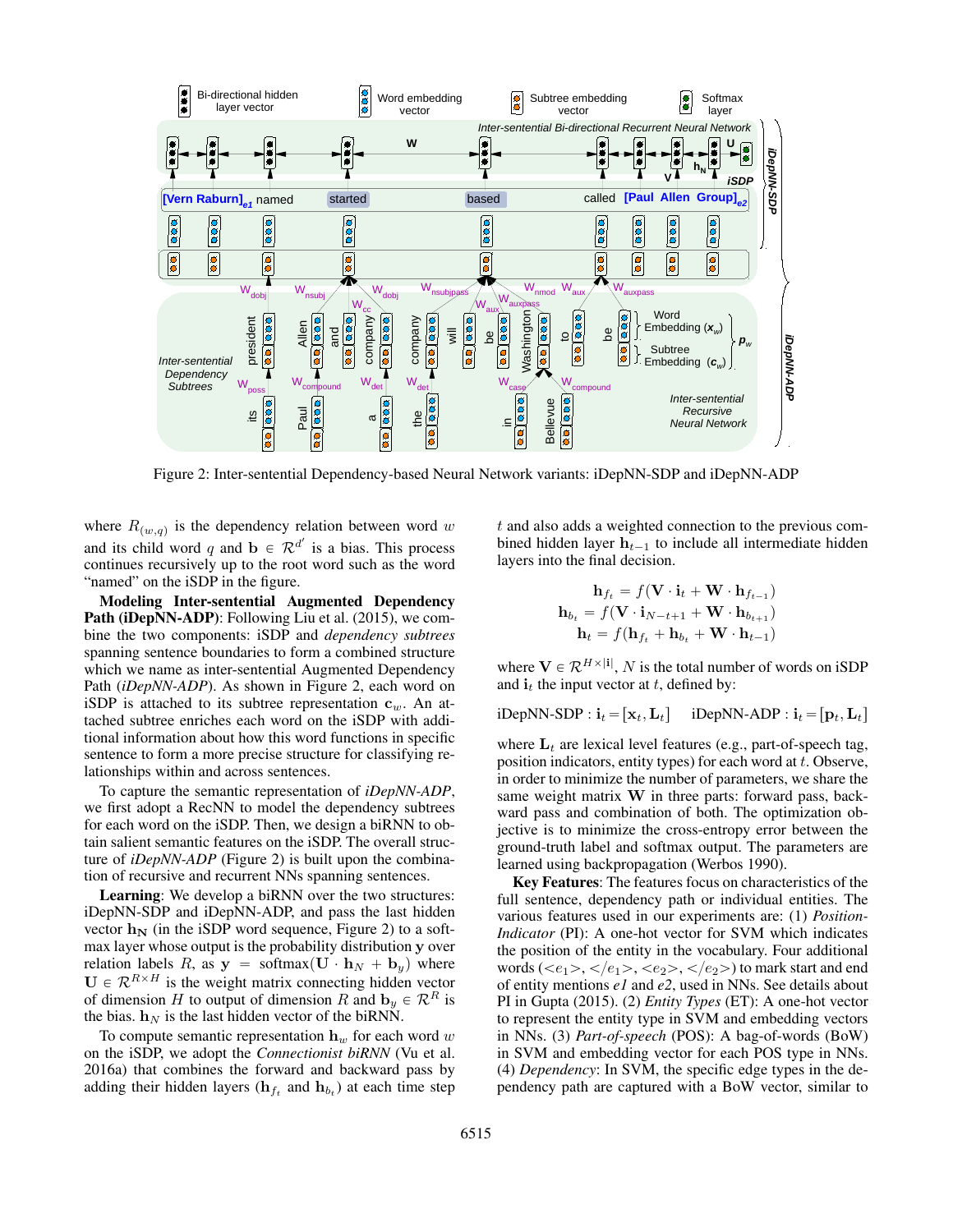| Relation                 | Intra | Inter     | Relation                 | Intra       | Inter           |
|--------------------------|-------|-----------|--------------------------|-------------|-----------------|
| BioNLP ST 2011 (Medical) |       |           | BioNLP ST 2013 (Medical) |             |                 |
| PartOf                   | 99    | 103       | PartOf                   | 104         | 83              |
| Localization             | 261   | 732       | Localization             | 246         | 677             |
| Total                    | 360   | 835 (70%) | Total                    | 350         | 760 (69%)       |
| BioNLP ST 2016 (Medical) |       |           |                          | MUC6 (News) |                 |
| Lives_In                 | 363   | 135       | $Per-Org$                | 245         | 112             |
|                          |       |           | Per-Post                 | 407         | 66              |
|                          |       |           | $Org-Post$               | 268         | 113             |
| Total                    | 363   | 135(27%)  | Total                    | 920         | $(24\%)$<br>291 |
|                          |       |           |                          |             |                 |

Table 1: Count of intra- and inter-sentential relationships in datasets (train+dev) from two domains

Grouin (2016). In NNs, it refers to *iDepNN-ADP*. (5) [*intersentential*-]*Shortest-Dependency-Path* ([i-]SDP): Sequence of Words on the [i-]SDP.

### Evaluation and Analysis

Dataset. We evaluate our proposed methods on four datasets from medical and news domain. Table 1 shows counts of intra- and inter-sentential relationships. The three medical domain datasets are taken from the BioNLP shared task (ST) of relation/event extraction (Bossy et al. 2011; Nédellec et al. 2013; Deleger et al. 2016). We compare our proposed techniques with the systems published at these venues. The Bacteria Biotope task (Bossy et al. 2011) of the BioNLP ST 2011 focuses on extraction of habitats of bacteria, which is extended by the BioNLP ST 2013 (Nedellec et ´ al. 2013), while the BioNLP ST 2016 focuses on extraction of *Lives in* events. We have standard train/dev/test splits for the BioNLP ST 2016 dataset, while we perform 3-fold crossvalidation<sup>1</sup> on BioNLP ST 2011 and 2013. For BioNLP ST 2016, we generate negative examples by randomly sampling co-occurring entities without known interactions. Then we sample the same number as positives to obtain a balanced dataset during training and validation for different sentence range. See supplementary for further details.

The MUC6 (Grishman and Sundheim 1996) dataset contains information about management succession events from newswire. The task organizers provided a training corpus and a set of templates that contain the management succession events, the names of people who are starting or leaving management posts, the names of their respective posts and organizations and whether the named person is currently in the job. Entity Tagging: We tag entities *Person* (*Per*), *Organization* (*Org*) using Stanford NER tagger (Finkel, Grenager, and Manning 2005). The entity type *Position* (*Post*) is annotated based on the templates. Relation Tagging: We have three types of relations: *Per-Org*, *Per-Post* and *Post-Org*. We follow Swampillai and Stevenson (2010) and annotate binary relations (within and across sentence boundaries) using management succession events between two entity pairs. We randomly split the collection 60/20/20 into train/dev/test.

Experimental Setup. For MUC6, we use the pretrained GloVe (Pennington, Socher, and Manning 2014) embed-

| Dataset: BioNLP ST 2016 |      |               |       |        |      |       |  |  |  |  |  |  |  |
|-------------------------|------|---------------|-------|--------|------|-------|--|--|--|--|--|--|--|
| <b>Features</b>         |      | <b>SVM</b>    |       | iDepNN |      |       |  |  |  |  |  |  |  |
|                         | P    | R             | $F_1$ | P      | R    | $F_1$ |  |  |  |  |  |  |  |
| iSDP                    | .217 | .816          | .344  | .352   | .574 | .436  |  |  |  |  |  |  |  |
| $+ PI + ET$             | .218 | .819          | .344  | .340   | .593 | .432  |  |  |  |  |  |  |  |
| $+$ POS                 | .269 | .749          | .396  | .348   | .568 | .431  |  |  |  |  |  |  |  |
| + Dependency            | .284 | .746          | .402  | .509   | .449 |       |  |  |  |  |  |  |  |
|                         |      | Dataset: MUC6 |       |        |      |       |  |  |  |  |  |  |  |
| <b>Features</b>         |      | <b>SVM</b>    |       | iDepNN |      |       |  |  |  |  |  |  |  |
|                         | P    | R             | $F_1$ | P      | R    | $F_1$ |  |  |  |  |  |  |  |
| iSDP                    | .689 | .630          | .627  | .916   | .912 | .913  |  |  |  |  |  |  |  |
| $+ PI$                  | .799 | .741          | .725  | .912   | .909 | .909  |  |  |  |  |  |  |  |
|                         |      |               |       |        |      |       |  |  |  |  |  |  |  |
| $+$ POS                 | .794 | .765          | .761  | .928   | .926 | .926  |  |  |  |  |  |  |  |

Table 2: SVM vs iDepNN: Features in inter-sentential  $(k \leq 1)$  training and inter-sentential  $(k \leq 1)$  evaluation. iSDP+Dependency refers to iDepNN-ADP structure.

dings (200-dimension). For the BioNLP datasets, we use 200-dimensional embedding<sup>2</sup> vectors from six billion words of biomedical text (Moen and Ananiadou 2013). We randomly initialize a 5-dimensional vectors for PI and POS. We initialize the recurrent weight matrix to identity and biases to zero. We use the macro-averaged  $F_1$  score (the official evaluation script by SemEval-2010 Task 8 (Hendrickx et al. 2010)) on the development set to choose hyperparameters (see supplementary). To report results on BioNLP ST 2016 test set, we use the official web service<sup>3</sup>.

Baselines. Swampillai and Stevenson's (2010) annotation of MUC6 intra- and inter-sentential relationships is not available. They investigated SVM with dependency and linguistic features for relationships spanning sentence boundaries. In BioNLP shared tasks, the top performing systems are SVM-based and limited to relationships within single sentences. As an NN baseline, we also develop Connectionist biRNN (Vu et al. 2016a) that spans sentence boundaries; we refer to it as i-biRNN (architecture in supplementary). Similarly, we also investigate using a bidirectional LSTM (ibiLSTM). As a competitive baseline in the inter-sentential relationship extraction, we run<sup>4</sup> graphLSTM (Peng et al. 2017). This work compares SVM and graphLSTM with ibiRNN, i-biLSTM, iDepNN-SDP and iDepNN-ADP for different values of the sentence range parameter  $k$  (the distance in terms of the number of sentences between the entity pairs for a relation), i.e.,  $k (= 0, \leq 1, \leq 2$  and  $\leq 3$ .

Contribution of different components. Table 2 shows the contribution of each feature, where both training and evaluation is performed over relationships within and across sentence boundaries for sentence range parameter  $k \le 1$ . Note: iSDP+Dependency refers to iDepNN-ADP structure that exhibits a better precision,  $F_1$  and balance in precision

3 http://bibliome.jouy.inra.fr/demo/

BioNLP-ST-2016-Evaluation/index.html

4 hyperparameters in supplementary

<sup>&</sup>lt;sup>1</sup>the official evaluation is not accessible any more and therefore, the annotations for their test sets are not available

<sup>&</sup>lt;sup>2</sup>http://bio.nlplab.org/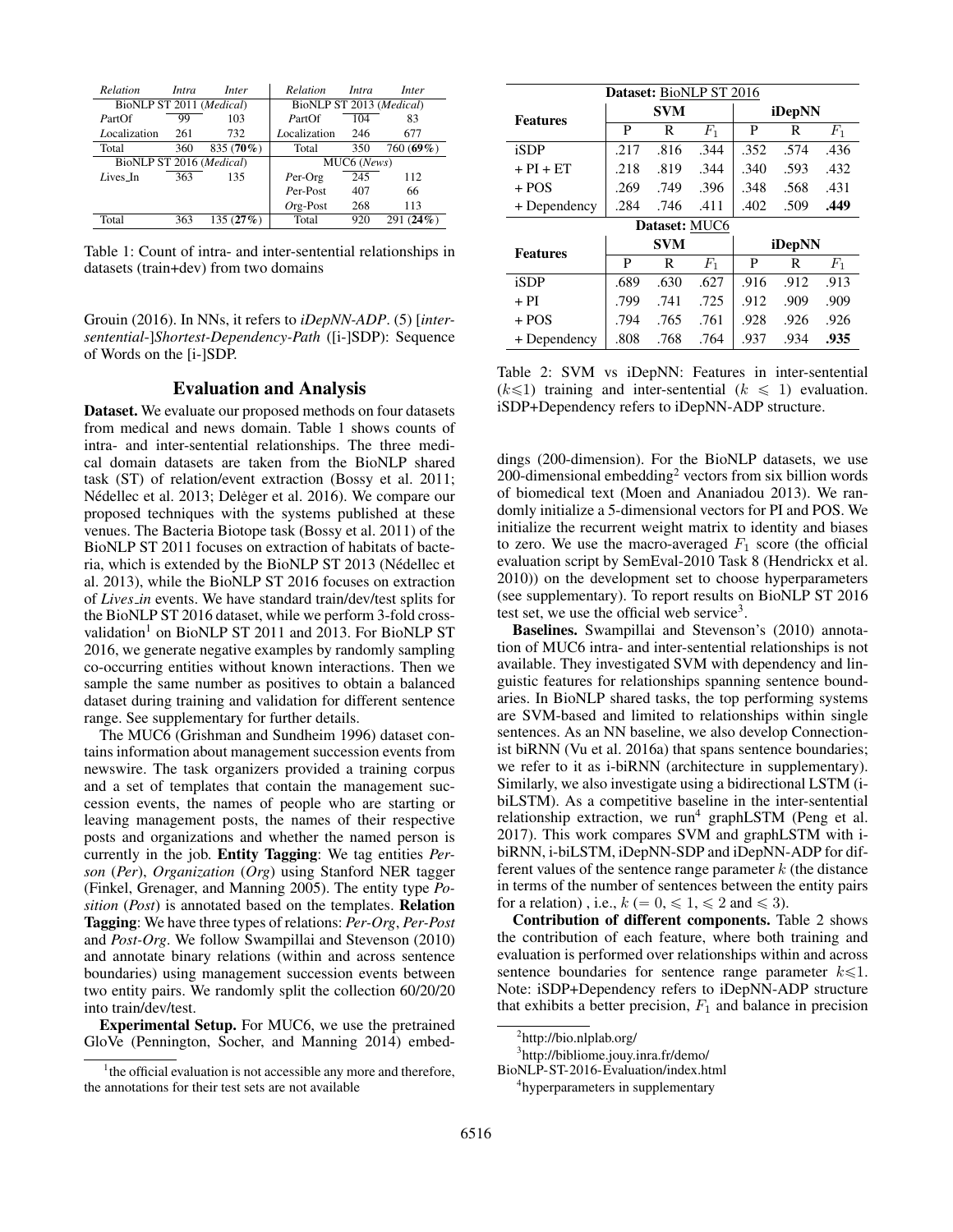| train           |            |       | Evaluation for different values of sentence range $k$ |                  |       |      |                  |                  |       |      |                  |                  |       |                          |                  |                  |       |
|-----------------|------------|-------|-------------------------------------------------------|------------------|-------|------|------------------|------------------|-------|------|------------------|------------------|-------|--------------------------|------------------|------------------|-------|
| param           | Model      | $k=0$ |                                                       |                  |       |      | $k \leqslant 1$  |                  |       |      | $k\leqslant 2$   |                  |       | $k\leqslant \overline 3$ |                  |                  |       |
|                 |            | pr    | $\boldsymbol{P}$                                      | $\boldsymbol{R}$ | $F_1$ | pr   | $\boldsymbol{P}$ | $\boldsymbol{R}$ | $F_1$ | pr   | $\boldsymbol{P}$ | $\boldsymbol{R}$ | $F_1$ | pr                       | $\boldsymbol{P}$ | $\boldsymbol{R}$ | $F_1$ |
|                 | <b>SVM</b> | 363   | .474                                                  | .512             | 492   | 821  | .249             | .606             | .354  | 1212 | .199             | .678             | .296  | 1517                     | .153             | .684             | .250  |
|                 | graphLSTM  | 473   | .472                                                  | .668             | .554  | 993  | .213             | .632             | .319  | 1345 | .166             | .660             | .266  | 2191                     | .121             | .814             | .218  |
| $k=0$           | i-biLSTM   | 480   | .475                                                  | .674             | .556  | 998  | .220             | .652             | .328  | 1376 | .165             | .668             | .265  | 1637                     | .132             | .640             | .219  |
|                 | i-biRNN    | 286   | .517                                                  | .437             | .474  | 425  | .301             | .378             | .335  | 540  | .249             | .398             | .307  | 570                      | .239             | .401             | .299  |
|                 | iDepNN-SDP | 297   | .519                                                  | .457             | .486  | 553  | .313             | .510             | .388  | 729  | .240             | .518             | .328  | 832                      | .209             | .516             | .298  |
|                 | iDepNN-ADP | 266   | .526                                                  | .414             | .467  | 476  | .311             | .438             | .364  | 607  | .251             | .447             | .320  | 669                      | .226             | .447             | .300  |
|                 | <b>SVM</b> | 471   | .464                                                  | .645             | .540  | 888  | .284             | .746             | .411  | 1109 | .238             | .779             | .365  | 1196                     | .221             | .779             | .344  |
|                 | graphLSTM  | 406   | .502                                                  | .607             | .548  | 974  | .226             | .657             | .336  | 1503 | .165             | .732             | .268  | 2177                     | .126             | .813             | .218  |
| $k \leqslant 1$ | i-biLSTM   | 417   | .505                                                  | .628             | .556  | 1101 | .224             | .730             | .343  | 1690 | .162             | .818             | .273  | 1969                     | .132             | .772             | .226  |
|                 | i-biRNN    | 376   | .489                                                  | .544             | .515  | 405  | .393             | .469             | .427  | 406  | .391             | .469             | .426  | 433                      | .369             | .472             | .414  |
|                 | iDepNN-SDP | 303   | .561                                                  | .503             | .531  | 525  | .358             | .555             | .435  | 660  | .292             | .569             | .387  | 724                      | .265             | .568             | .362  |
|                 | iDepNN-ADP | 292   | .570                                                  | .491             | .527  | 428  | .402             | .509             | .449  | 497  | .356             | .522             | .423  | 517                      | .341             | .521             | .412  |
|                 | <b>SVM</b> | 495   | .461                                                  | .675             | .547  | 1016 | .259             | .780             | .389  | 1296 | .218             | .834             | .345  | 1418                     | .199             | .834             | .321  |
|                 | graphLSTM  | 442   | .485                                                  | .637             | .551  | 1016 | .232             | .702             | .347  | 1334 | .182             | .723             | .292  | 1758                     | .136             | .717             | .230  |
| $k \leqslant 2$ | i-biLSTM   | 404   | .487                                                  | .582             | .531  | 940  | .245             | .682             | .360  | 1205 | .185             | .661             | .289  | 2146                     | .128             | .816             | .222  |
|                 | i-biRNN    | 288   | .566                                                  | .482             | .521  | 462  | .376             | .515             | .435  | 556  | .318             | .524             | .396  | 601                      | 296              | .525             | .378  |
|                 | iDepNN-SDP | 335   | .537                                                  | .531             | .534  | 633  | .319             | .598             | .416  | 832  | .258             | .634             | .367  | 941                      | .228             | .633             | .335  |
|                 | iDepNN-ADP | 309   | .538                                                  | .493             | .514  | 485  | .365             | .525             | .431  | 572  | .320             | .542             | .402  | 603                      | .302             | .540             | .387  |
|                 | <b>SVM</b> | 507   | .458                                                  | .686             | .549  | 1172 | .234             | .811             | .363  | 1629 | .186             | .894             | .308  | 1874                     | .162             | .897             | .275  |
|                 | graphLSTM  | 429   | .491                                                  | .624             | .550  | 1082 | .230             | .740             | .351  | 1673 | .167             | .833             | .280  | 2126                     | .124             | .787             | .214  |
| $k \leqslant 3$ | i-biLSTM   | 417   | .478                                                  | .582             | .526  | 1142 | .224             | .758             | .345  | 1218 | .162             | .833             | .273  | 2091                     | .128             | .800             | .223  |
|                 | i-biRNN    | 405   | .464                                                  | .559             | .507  | 622  | .324             | .601             | .422  | 654  | .310             | .604             | .410  | 655                      | .311             | .607             | .410  |
|                 | iDepNN-SDP | 351   | .533                                                  | .552             | .542  | 651  | .315             | .605             | .414  | 842  | .251             | .622             | .357  | 928                      | .227             | .622             | .333  |
|                 | iDepNN-ADP | 313   | .553                                                  | .512             | .532  | 541  | .355             | .568             | .437  | 654  | .315             | .601             | .415  | 687                      | .300             | .601             | .401  |
| $k \leqslant 1$ | ensemble   | 480   | .478                                                  | .680             | .561  | 837  | .311             | .769             | .443  | 1003 | .268             | .794             | .401  | 1074                     | .252             | .797             | .382  |

Table 3: BioNLP ST 2016 Dataset: Performance of the intra-and-inter-sentential training/evaluation for different k. Underline: Better precision by *iDepNN-ADP* over *iDepNN-SDP*, graphLSTM and SVM. Bold: Best in column. pr: Count of predictions

and recall, compared to SVM. See supplementary for feature analysis on BioNLP ST 2011 / 2013.

### State-of-the-Art Comparisons

BioNLP ST 2016 dataset: Table 3 shows the performance of  $\{SVM, graphLSTM\}$  vs  $\{i\text{-}b\text{iRNN}, i\text{DepNN-SDP},\}$ iDepNN-ADP} for relationships within and across sentence boundaries. *Moving left to right* for *each* training parameter, the recall increases while precision decreases due to increasing noise with larger  $k$ . In the inter-sentential evaluations  $(k \leq 1, \leq 2, \leq 3$  columns) for *all* the training parameters, the iDepNN variants outperform both SVM and graphLSTM in terms of  $F_1$  and maintain a better precision as well as balance in precision and recall with increasing k; e.g., at  $k \le 1$ (train/eval), precision and  $F_1$  are (.402 vs .226) and (.449 vs .336), respectively for (iDepNN-ADP vs graphLSTM). We find that SVM mostly leads in recall.

In comparison to graphLSTM, i-biRNN and i-biLSTM, we observe that iDepNN-ADP offers precise structure in relation extraction within and across sentence boundaries. For instance, at training  $k \leq 1$  and evaluation  $k = 0$ , iDepNN-ADP reports precision of .570 vs .489 and .561 in i-biRNN and iDepNN-SDP, respectively. During training at  $k \leq 1$ , iDepNN-SDP and iDepNN-ADP report better  $F_1$  than ibiRNN for evaluations at all  $k$ , suggesting that the shortest and augmented paths provide useful dependency features via

|                                                        |              | <i>ensemble</i> (train $k \leq 1$ and evaluation $k = 0$ ) |       |                        |                               |                       |  |                |  |  |  |  |  |  |  |
|--------------------------------------------------------|--------------|------------------------------------------------------------|-------|------------------------|-------------------------------|-----------------------|--|----------------|--|--|--|--|--|--|--|
| threshold                                              |              |                                                            |       | Dev ( official scores) | <i>Test</i> (official scores) |                       |  |                |  |  |  |  |  |  |  |
|                                                        | $\mathbf{p}$ |                                                            | $P$ R | $F_1$                  |                               | $\mathbf{pr}$ $P$ $R$ |  | F <sub>1</sub> |  |  |  |  |  |  |  |
| $p \ge 0.85$   160 .694 .514 .591   419 .530 .657 .587 |              |                                                            |       |                        |                               |                       |  |                |  |  |  |  |  |  |  |
| $p \geqslant 0.90$                                     |              |                                                            |       | 151 .709 .496 .583     |                               | 395 .539 .630         |  | .581           |  |  |  |  |  |  |  |
| $p \geqslant 0.95$                                     |              | 123 .740 .419 .535                                         |       |                        |                               | 293 .573 .497 .533    |  |                |  |  |  |  |  |  |  |

Table 4: Ensemble scores at various thresholds for BioNLP ST 2016 dataset. p: output probability

recurrent and recursive compositions, respectively. Between the proposed architectures iDepNN-SDP and iDepNN-ADP, the former achieves higher recall for all  $k$ . We find that the training at  $k \leq 1$  is optimal for intra- and inter-sentential relations over development set (see supplementary). We also observe that i-biRNN establishes a strong NN baseline for relationships spanning sentences. The proposed architectures consistently outperform graphLSTM in both precision and  $F_1$  across sentence boundaries.

*Ensemble*: We exploit the precision and recall bias of the different models via an ensemble approach, similar to TurkuNLP (Mehryary et al. 2016) and UMS (Deleger et al. 2016) systems that combined predictions from SVM and NNs. We aggregate the prediction outputs of the neural (ibiRNN, iDepNN-SDP and iDepNN-ADP) and non-neural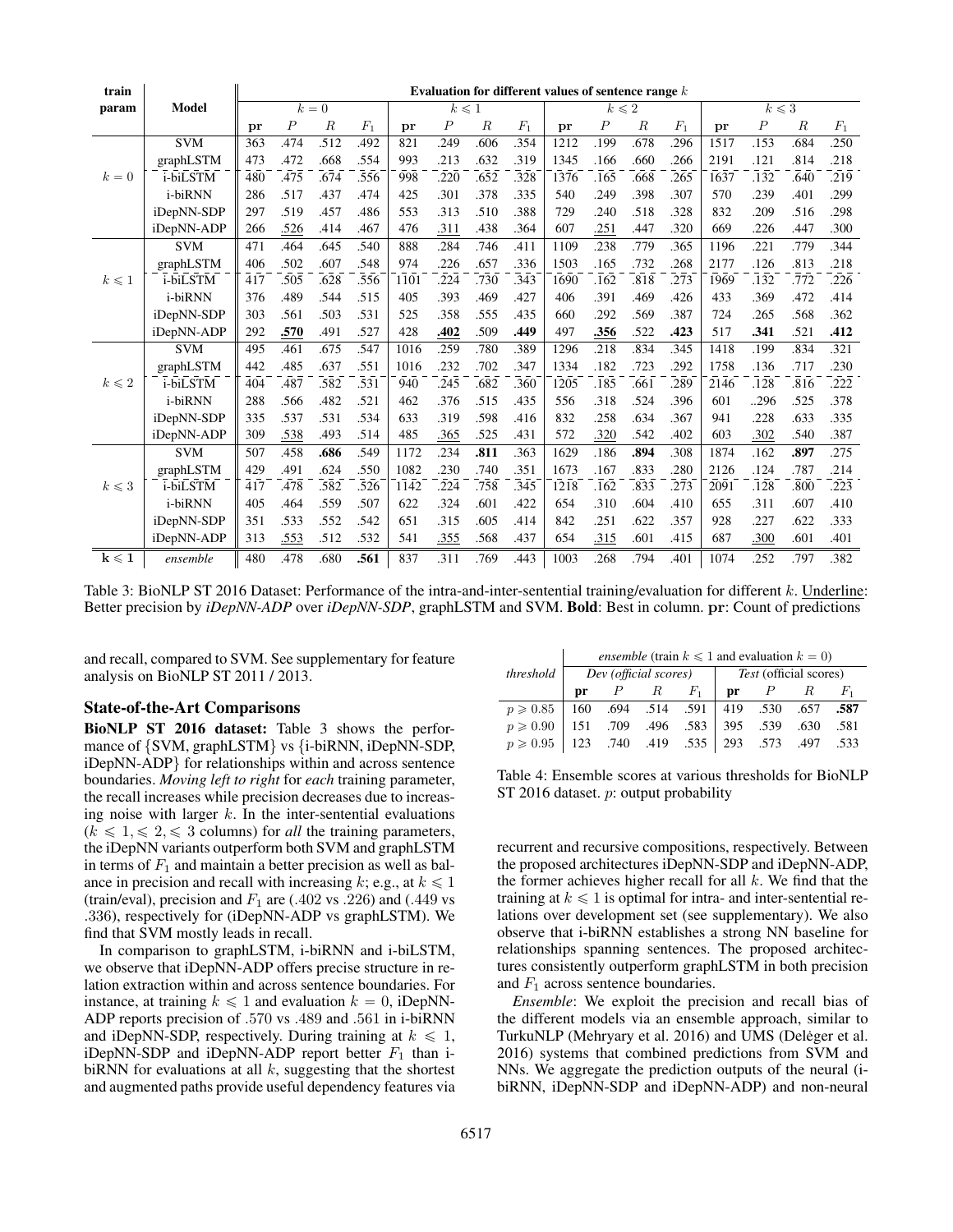

Figure 3: Left: SVM, graphLSTM & iDepNN-ADP on BioNLP ST 2016: Performance analysis on relations that span sentence boundaries, with different sentence range parameters Right: BioNLP 2016 ST dataset (official results on test set): Comparison with the published systems in the BioNLP ST, where  $pr$  is the count of predictions. This work demonstrates a better balance in precision and recall, and achieves the highest  $F_1$  and *recall*. We extract 419 predictions within and across sentence boundaries, which is closer to the count of gold predictions, i.e., (Deleger et al. 2016).

(SVM) classifiers, i.e., a relation to hold if any classifier has predicted it. We perform the *ensemble* scheme on the development and official test sets for intra- and inter-sentential (optimal at  $k \leq 1$ ) relations. Table 3 shows the ensemble scores on the official test set for relations within and across sentence boundaries, where *ensemble* achieves the highest  $F_1$  (.561) over individual models.

*Confident Extractions*: We consider the high confidence prediction outputs by the different models participating in the *ensemble*, since it lacks precision (.478). Following Peng et al. (2017), we examine three values of the output probability p, i.e.,  $(\geq 0.85, 0.90, \text{ and } 0.95)$  of each model in the *ensemble*. Table 4 shows the *ensemble* performance on the development and official test sets, where the predictions with  $p \geq 0.85$  achieve the state-of-the-art performance and rank us at the top out of 11 systems (Figure 3, right).

*This Work vs Competing Systems in BioNLP ST 2016*: As shown in Figure 3 (right), we rank at the top and achieve a gain of 5.2% (.587 vs .558) in  $F_1$  compared to VERSE. We also show a better balance in precision and recall, and report the highest recall compared to all other systems. Most systems do not attempt to predict relations spanning sentences. The most popular algorithms are SVM (VERSE, HK, UTS, LIMSI) and NNs (TurkuNLP, WhuNlpRE, DUTIR). UMS combined predictions from an SVM and an NN. Most systems rely on syntactic parsing, POS, word embeddings and entity recognition features (VERSE, TurkuNLP, UMS, HK, DUTIR, UTS). VERSE and TurkuNLP obtained top scores on intra-sentential relations relying on the dependency path features between entities; however they are limited to intrasentential relations. TurkuNLP employed an ensemble of 15

different LSTM based classifiers. DUTIR is based on CNN for intra-sentential relationsips. LIMSI is the only system that considers inter-sentential relationships during training; however it is SVM-based and used additional manually annotated training data, linguistic features using biomedical resources (PubMed, Cocoa web API, OntoBiotope ontology, etc.) and post-processing to annotate biomedical abbreviations. We report a noticeable gain of 21% (.587 vs .485) in  $F_1$  with an improved precision and recall over LIMSI.

BioNLP ST 2011 and 2013 datasets: Following the BioNLP ST 2016 evaluation, we also examine two additional datasets from the same domain. iDepNN-ADP (Table 5) is the leading performer in terms of precision and  $F_1$ within and across boundaries for BioNLP ST 2013. Examining BioNLP ST 2011, the iDepNN variants lead both SVM and i-biRNN for  $k \leq 1$  and  $k \leq 2$ .

MUC6 dataset: Similar to BioNLP ST 2016, we perform training and evaluation of SVM, i-biRNN, iDepNN-SDP and iDepNN-ADP for different sentence range with best feature combination (Table 2) using MUC6 dataset. Table 6 shows that both iDepNN variants consistently outperform graphLSTM and SVM for relationships within and across sentences. For within  $(k=0)$  sentence evaluation, iDepNN-ADP reports .963  $F_1$ , compared to .779 and .783 by SVM and graphLSTM, respectively. iDepNN-ADP is observed more precise than iDepNN-SDP and graphLSTM with increasing k, e.g., at  $k \le 3$ . Training at sentence range  $k \le 1$  is found optimal in extracting inter-sentential relationships.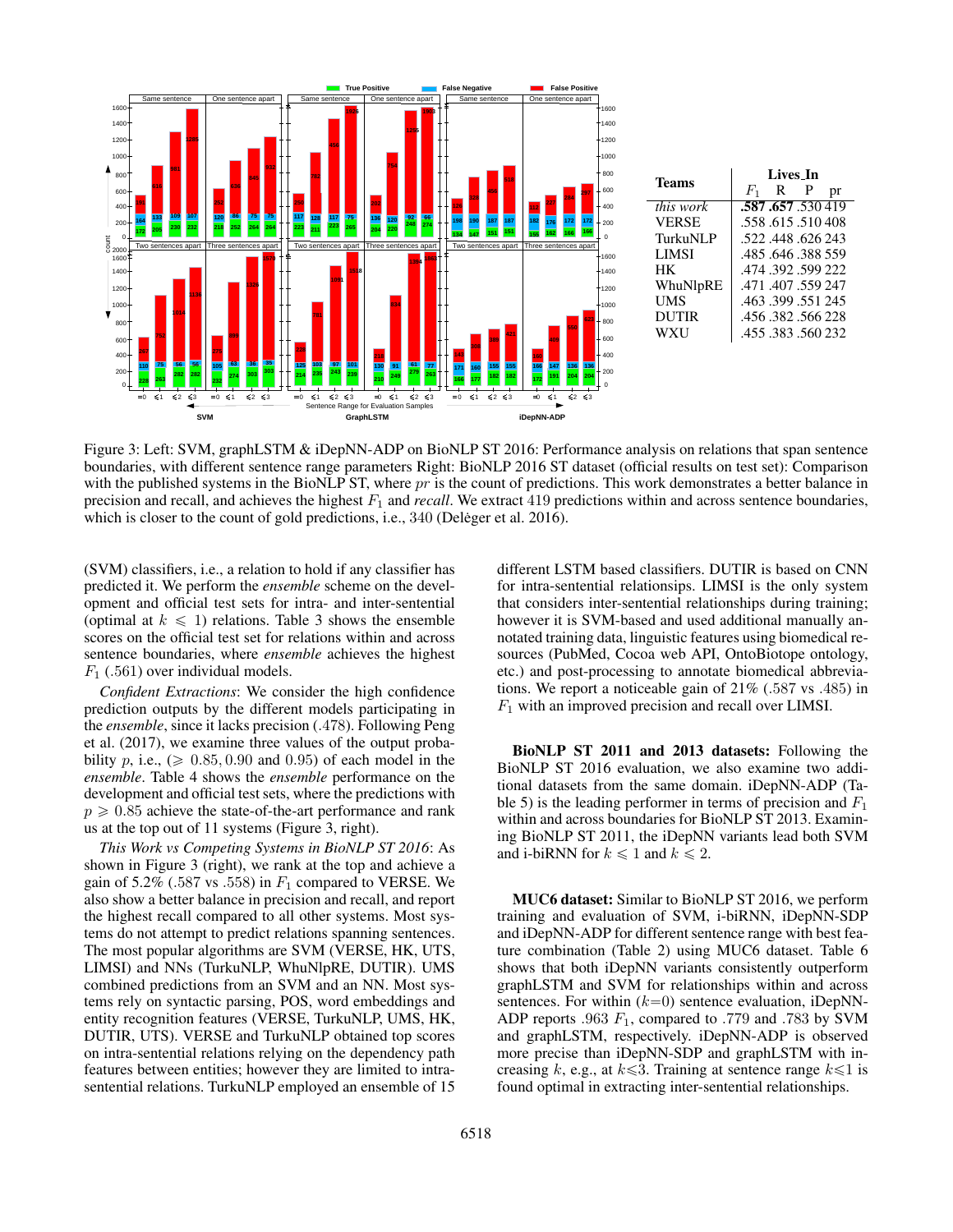|            |     |       |     |     |                 | Dataset: BioNLP ST 2013 |     |                 |         |            |                 |         |                |       |         |     |                 | Dataset: BioNLP ST 2011 |     |                 |       |     |                 |     |
|------------|-----|-------|-----|-----|-----------------|-------------------------|-----|-----------------|---------|------------|-----------------|---------|----------------|-------|---------|-----|-----------------|-------------------------|-----|-----------------|-------|-----|-----------------|-----|
| Model      |     | $k=0$ |     |     | $k \leqslant 1$ |                         |     | $k \leqslant 2$ |         |            | $k \leqslant 3$ |         |                | $k=0$ |         |     | $k \leqslant 1$ |                         |     | $k \leqslant 2$ |       |     | $k \leqslant 3$ |     |
|            |     | R     | F.  |     | к               | $F_{1}$                 |     |                 | $F_{1}$ |            | R               | $F_{1}$ |                |       | $F_{1}$ |     | R               | $F_{1}$                 |     | R               | $F_1$ |     |                 |     |
| <b>SVM</b> | .95 | .90   | .92 | .87 | .83             | .85                     | .95 | .90             | .92     | .95        | .90             | .92     | .98            | .96   | .97     | .87 | .87             | .87                     | .95 | .94             | .94   | .91 | .88             | .90 |
| graphLSTM  | .98 | .97   | .97 | .94 | .95             | .94                     | .95 | .89             | .92     | .90        | .97             | .93     | .99            | .99   | .99     | .95 | .98             | .96                     | .95 | .97             | .96   | .96 | .92             | .93 |
| i-biLSTM   | .98 | .97   | .97 | .96 | .95             | .95                     | .93 | .96             | .94     | .91        | .93             | .92     | .99            | .99   | .99     | .95 | .98             | .96                     | .96 | .97             | .96   | .95 | .92             | .93 |
| i-biRNN    | .95 | .94   | .94 | .93 | .90             | .91                     | .94 | .92             | .93     | .94        | .84             | .89     | .97            | .99   | .98     | .88 | .94             | .90                     | .92 | .94             | .93   | .96 | .96             | .96 |
| iDepNN-SDP | .94 | .96   | .95 | .94 | .95             | .94                     | .87 | .92             | .89     | .91        | .94             | .92     | .97            | .99   | .98     | .96 | .92             | .93                     | .97 | .97             | .97   | .94 | .91             | .92 |
| iDepNN-ADP | .99 | .98   | .99 | .97 | .94             | .95                     | .98 | .95             | .96     | <u>.96</u> | .91             | .93     | Q <sub>7</sub> | .97   | .97     | .93 | .96             | 94                      | .92 | .98             | .95   | .93 | .94             | .93 |

Table 5: BioNLP ST 2011 and 2013 datasets: Performance for training ( $k \le 1$ ) and evaluation for different k. Underline: Better precision in iDepNN-ADP than iDepNN-SDP, graphLSTM, i-biLSTM, i-biRNN and SVM. Bold: best in column.

| train          |            | Evaluation for different $k$ |       |         |                  |                 |                 |                  |                  |       |  |  |  |  |
|----------------|------------|------------------------------|-------|---------|------------------|-----------------|-----------------|------------------|------------------|-------|--|--|--|--|
| param          | Model      |                              | $k=0$ |         |                  | $k \leqslant 1$ | $k \leqslant 3$ |                  |                  |       |  |  |  |  |
|                |            | $\boldsymbol{P}$             | R     | $F_{1}$ | $\boldsymbol{P}$ | $_{R}$          | $F_{1}$         | $\boldsymbol{P}$ | $\boldsymbol{R}$ | $F_1$ |  |  |  |  |
|                | <b>SVM</b> | .796                         | .765  | .760    | .775             | .762            | .759            | .791             | .779             | .776  |  |  |  |  |
| $k=0$          | graphLSTM  | .910                         | .857  | .880    | .867             | .897            | .870            | .870             | .867             | .870  |  |  |  |  |
|                | i-biLSTM   | .917                         | .837  | .873    | .833             | .896            | .863            | .853             | .870             | .863  |  |  |  |  |
|                | i-biRNN    | .875                         | .859  | .864    | .828             | .822            | .824            | .830             | .827             | .827  |  |  |  |  |
|                | iDepNN-SDP | .958                         | .948  | .952    | .934             | .928            | .930            | .935             | .930             | .932  |  |  |  |  |
|                | iDepNN-ADP | .933                         | .927  | .929    | .924             | .920            | .921            | .930             | .927             | .927  |  |  |  |  |
|                | <b>SVM</b> | .815                         | .772  | .769    | .808             | .768            | .764            | .802             | .775             | .770  |  |  |  |  |
| $k \leq 1$     | graphLSTM  | .730                         | .900  | .783    | .727             | .907            | .773            | .730             | .913             | .770  |  |  |  |  |
|                | i-biLSTM   | .760                         | .880  | .780    | .670             | .950            | .767            | .697             | .937             | .770  |  |  |  |  |
|                | i-biRNN    | .925                         | .934  | .927    | .870             | .872            | .860            | .868             | .866             | .858  |  |  |  |  |
|                | iDepNN-SDP | .949                         | .945  | .946    | .928             | .926            | .926            | .934             | .932             | .932  |  |  |  |  |
|                | iDepNN-ADP | .961                         | .955  | .957    | .937             | .934            | .935            | .942             | .940             | .940  |  |  |  |  |
|                | <b>SVM</b> | .840                         | .785  | .779    | .816             | .779            | .774            | .822             | .788             | .781  |  |  |  |  |
| $k\leqslant 3$ | graphLSTM  | .737                         | .907  | .783    | .703             | .927            | .773            | .710             | .927             | .767  |  |  |  |  |
|                | i-biLSTM   | .720                         | .920  | .780    | .680             | .943            | .770            | .700             | .932             | .770  |  |  |  |  |
|                | i-biRNN    | .944                         | .934  | .938    | .902             | .890            | .895            | .926             | .923             | .924  |  |  |  |  |
|                | iDepNN-SDP | .956                         | .947  | .951    | .920             | .916            | .917            | .939             | .938             | .936  |  |  |  |  |
|                | iDepNN-ADP | .965                         | .963  | .963    | .933             | .933            | .931            | .939             | .938             | .936  |  |  |  |  |
|                |            |                              |       |         |                  |                 |                 |                  |                  |       |  |  |  |  |

Table 6: MUC6 Dataset: Performance over the intra- and inter-sentential training and evaluation for different k. Underline signifies better precision by iDepNN-ADP over iDepNN-SDP, graphLSTM, i-biLSTM, i-biRNN and SVM. Bold indicates the best score column-wise.

## Error Analysis and Discussion

In Figure 3 (left), we analyze predictions using different values of sentence range  $k (=0, \le 1, \le 2$  and  $\le 3$ ) during both training and evaluation of SVM, graphLSTM and iDepNN-ADP for BioNLP ST 2016 dataset. For instance, an SVM (top-left) is trained for intra-sentential (*same sentence*) relations, while iDepNN-ADP (bottom-right) for both intra- and inter-sentential spanning three sentences (*three sentences apart*). We show how the count of true positives (TP), false negatives (FN) and false positives (FP) varies with  $k$ .

Observe that as the distance of the relation increases, the classifiers predict larger ratios of false positives to true positives. However, as the sentence range increases, iDepNN-ADP outperforms both SVM and graphLSTM due to fewer false positives (red colored bars). On top, the ratio of FP to TP is better in iDepNN-ADP than graphLSTM and SVM for all values of  $k$ . Correspondingly in Table 3, iDepNN-ADP reports better precision and balance between precision and recall, signifying its robustness to noise in handling intersentential relationships.

iDepNN vs graphLSTM: Peng et al. (2017) focuses on general relation extraction framework using graphLSTM with challenges such as potential cycles in the document graph leading to expensive model training and difficulties in convergence due to loopy gradient backpropagation. Therefore, they further investigated different strategies to backpropagate gradients. The graphLSTM introduces a number of parameters with a number of edge types and thus, requires abundant supervision/training data. On other hand, our work introduces simple and robust neural architectures (iDepNN-SDP and iDepNN-ADP), where the iDepNN-ADP is a special case of document graph in form of a parse tree spanning sentence boundaries. We offer a smooth gradient backpropagation in the complete structure (e.g., in iDepNN-ADP via recurrent and recursive hidden vectors) that is more efficient than graphLSTM due to non-cyclic (i.e., tree) architecture. We have also shown that iDepNN-ADP is robust to false positives and maintains a better balance in precision and recall than graphLSTM for inter-sentential relationships (Figure 3).

# **Conclusion**

We have proposed to classify relations between entities within and across sentence boundaries by modeling the inter-sentential shortest and augmented dependency paths within a novel neural network, named as inter-sentential Dependency-based Neural Network (iDepNN) that takes advantage of both recurrent and recursive neural networks to model the structures in the intra- and inter-sentential relationships. Experimental results on four datasets from newswire and medical domains have demonstrated that iDepNN is robust to false positives, shows a better balance in precision and recall and achieves the state-of-the-art performance in extracting relationships within and across sentence boundaries. We also perform better than 11 teams participating in the BioNLP shared task 2016.

#### References

Bahcall, O. 2015. Precision medicine. *Nature* 526:335.

Bossy, R.; Jourde, J.; Bessieres, P.; Van De Guchte, M.; and Nédellec, C. 2011. Bionlp shared task 2011: bacteria biotope. In *Proceedings of the BioNLP Shared Task 2011 Workshop*, 56–64. Association for Computational Linguistics.

Bunescu, R. C., and Mooney, R. J. 2005. A shortest path dependency kernel for relation extraction. In *Proceedings of the conference on human language technology and empirical methods in natural language processing*, 724–731. Association for Computational Linguistics.